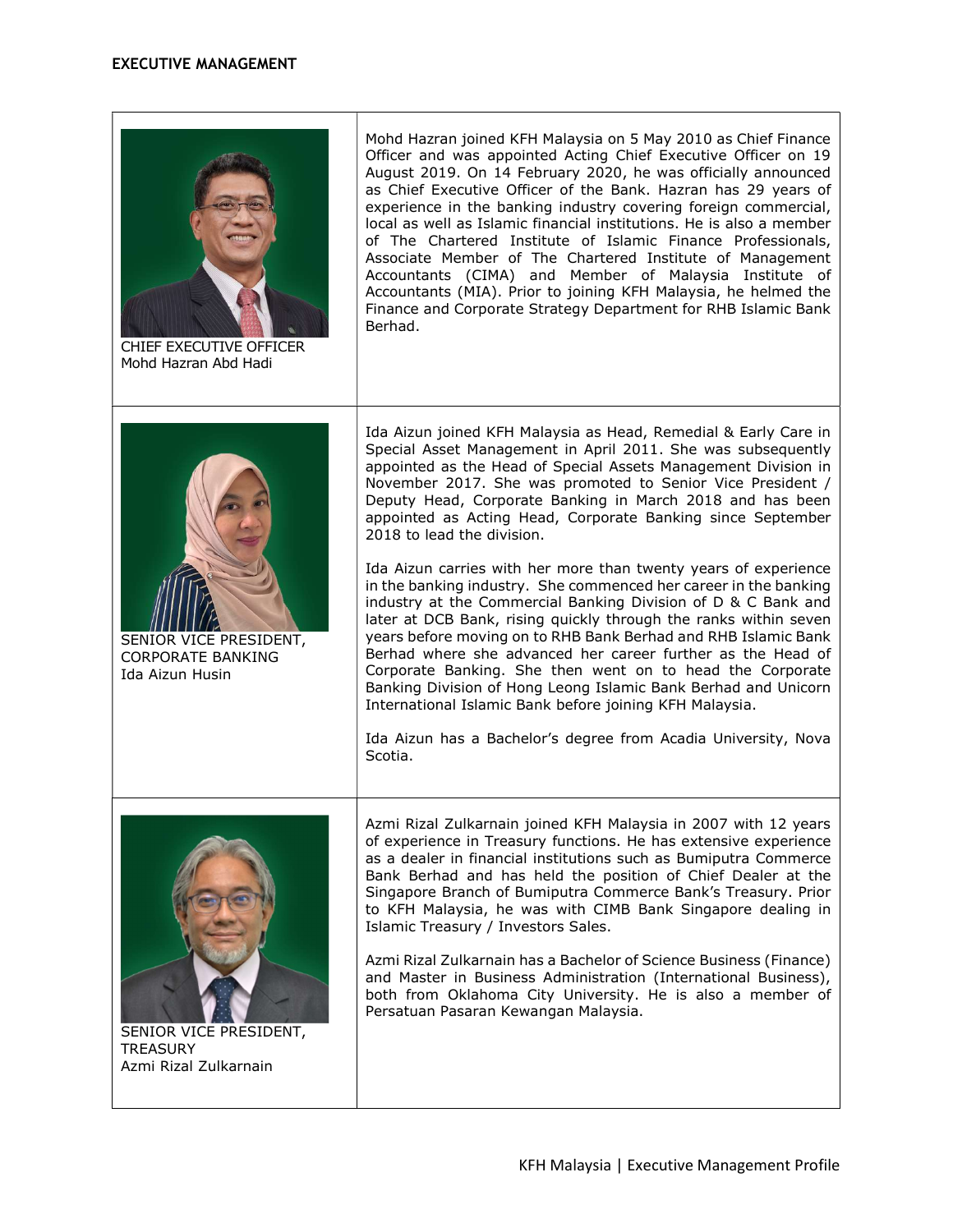| SENIOR VICE PRESIDENT,<br><b>OPERATIONS</b><br>Ahmad Faizal Bin Ismail | Ahmad Faizal joined KFH Malaysia as Vice-President, Retail<br>Operations in 2018, bringing with him over twenty years'<br>experience in the banking industry. He was promoted to the<br>position of Senior Vice-President, Operations in May 2019 to head<br>the division.<br>Prior to joining the Bank, Ahmad Faizal held senior leadership<br>position in Bank Islam for about seven years as General Manager,<br>Branch Operations and Supervision. Before this, he honed his<br>experience with HSBC Bank (M) Berhad in various positions.<br>Ahmad Faizal holds a Bachelor's degree from International Islamic<br>University Malaysia and is a Certified Process Professional™.                                                                                                                                                                                                                                                                              |
|------------------------------------------------------------------------|-------------------------------------------------------------------------------------------------------------------------------------------------------------------------------------------------------------------------------------------------------------------------------------------------------------------------------------------------------------------------------------------------------------------------------------------------------------------------------------------------------------------------------------------------------------------------------------------------------------------------------------------------------------------------------------------------------------------------------------------------------------------------------------------------------------------------------------------------------------------------------------------------------------------------------------------------------------------|
| SENIOR VICE PRESIDENT,<br>CHIEF RISK OFFICER<br>Noor Shima Noh         | Prior to joining KFH Malaysia, Noor Shima Noh was the Chief Risk<br>Officer (CRO) of Mizuho Bank (M) Bhd. Some of the highlights of<br>her career include her appointment as a Banking Specialist in<br>Finance Accreditation Agency, a company supported by Bank<br>Negara Malaysia and Securities Commission.<br>Shima brings with her over 20 years of banking experience in the<br>areas of risk management, credit, corporate banking as well as<br>overseas branch supervision.<br>She obtained her degree in Accounting & Financial Analysis from<br>the University of Warwick, United Kingdom. She also completed<br>her professional certificate of Association of Certified and<br>Chartered Accountants (ACCA) at Emile Woolf College of<br>Accountancy in London.                                                                                                                                                                                     |
| SENIOR VICE PRESIDENT,<br><b>INTERNAL AUDIT</b><br>Mohd Zaki Abdullah  | Zaki has over 22 years' experience in the areas of Governance,<br>Risk Management and Controls (GRC) with most of the years in<br>banking industry. He is a Certified Practising Accountant (CPA)<br>Australia, Chartered Accountant from Malaysian Institute of<br>Accountants (MIA), Certified Internal Auditor (CIA) IIA Inc. US and<br>holds a Master's Degree in Islamic Finance Practice from INCEIF.<br>Zaki was the Chief Internal Auditor and continued as Chief<br>Compliance Officer at Bank Muamalat Malaysia Berhad. Prior to<br>that, he was an Associate Director at KPMG, where he served<br>public listed companies and global clients from various industries<br>providing advisory and outsourcing services. He started his<br>banking career in Public Bank Berhad. He served as alternate<br>Chairman to the Chief Internal Auditor Networking Group under<br>Asian Institute of Chartered Bankers (AICB) where he is currently<br>a member. |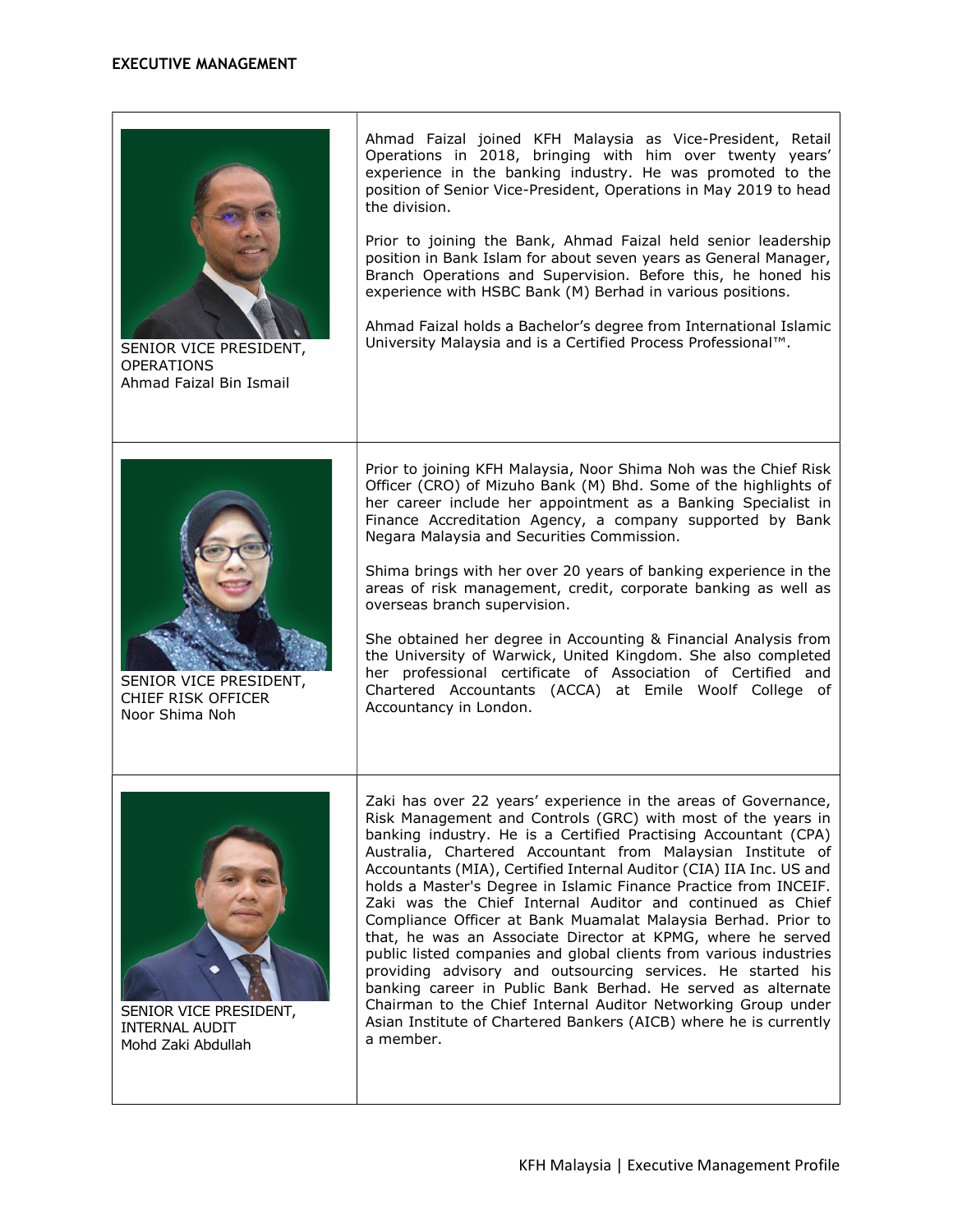

VICE PRESIDENT, ACTING HEAD, RETAIL BANKING Gary Oh Chee Ming

Prior to joining KFH Malaysia, Gary had several years' experience in the banking and financial services industry, having worked with both domestic and global banks including Citibank, Southern Bank, Alliance Bank and Hong Leong Group. His career extends to the non-financial services industry as well with a stint at DELL Malaysia managing marketing communications.

Gary has a Bachelor's degree in Business Administration from Hawaii Pacific University.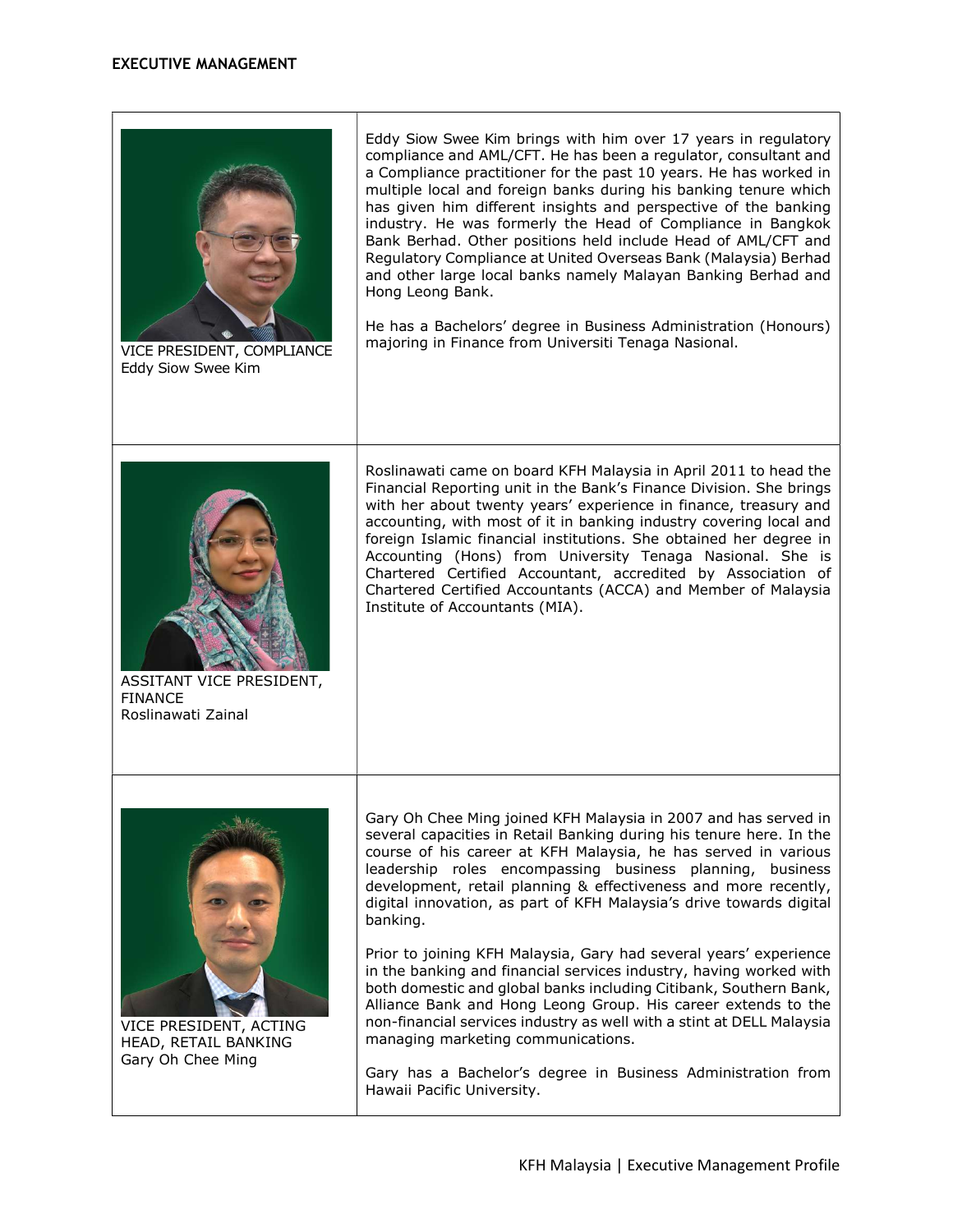

ASSISTANT VICE PRESIDENT, ACTING HEAD IT Dr. Lam Wai Leong

Dr. Lam Wai Leong, known to colleagues and associates as Dr. Lam, came on board KFH Malaysia in May 2019 with 20 years' experience in IT. He has held various leadership positions in both banking and non-banking organizations with expertise covering a wide range of areas that include delivery and support of core banking systems, technology design, system engineering, infrastructure, communications, IT operations, training and consultancy.

Dr. Lam had over 11 years of experience in the banking and financial services industry prior to joining KFH Malaysia. His lastheld position was Head of IT Infrastructure and Operations, overseeing the bank's technology infrastructure and operations. He also spent several years with non-banking organizations in diverse industries such as manufacturing, training and consultancy as well as technology services.

Dr. Lam has attained a Doctorate in Information Systems from Universiti Teknologi Malaysia. He also has a Master of Computer Science post-graduate degree from Universiti Malaya majoring in Data Communication and Networking, as well as a Bachelor of Computer Science degree with honours from Universiti Sains Malaysia. He is also an affiliate member of the Institution of Engineers, Malaysia, besides being a member of WG11.1 Information Security Management and International Association of Engineers.



ACTING HEAD, LEGAL Kamaliah Binti Muda

Kamaliah graduated with a Bachelor of Laws degree (LL.B) with honours from International Islamic University in 2002 and earned her Masters degree in Business Studies / Administration / Management from Universiti Kebangsaan Malaysia in 2009. Upon coming on board KFH Malaysia in 2016, Kamaliah had had 14 years' experience in legal practice with notable firms such as Chung Huang & Khalid and Azmi & Associates. Prior to joining the bank, she was a partner at Rafiq & Co. for about four years.

Throughout her legal career, Kamaliah has had wide-ranging experience in areas of focus such as conveyancing, retail, corporate and commercial banking documentation, Islamic Banking, real estate, contracts and services agreements as well as other legal documentation.